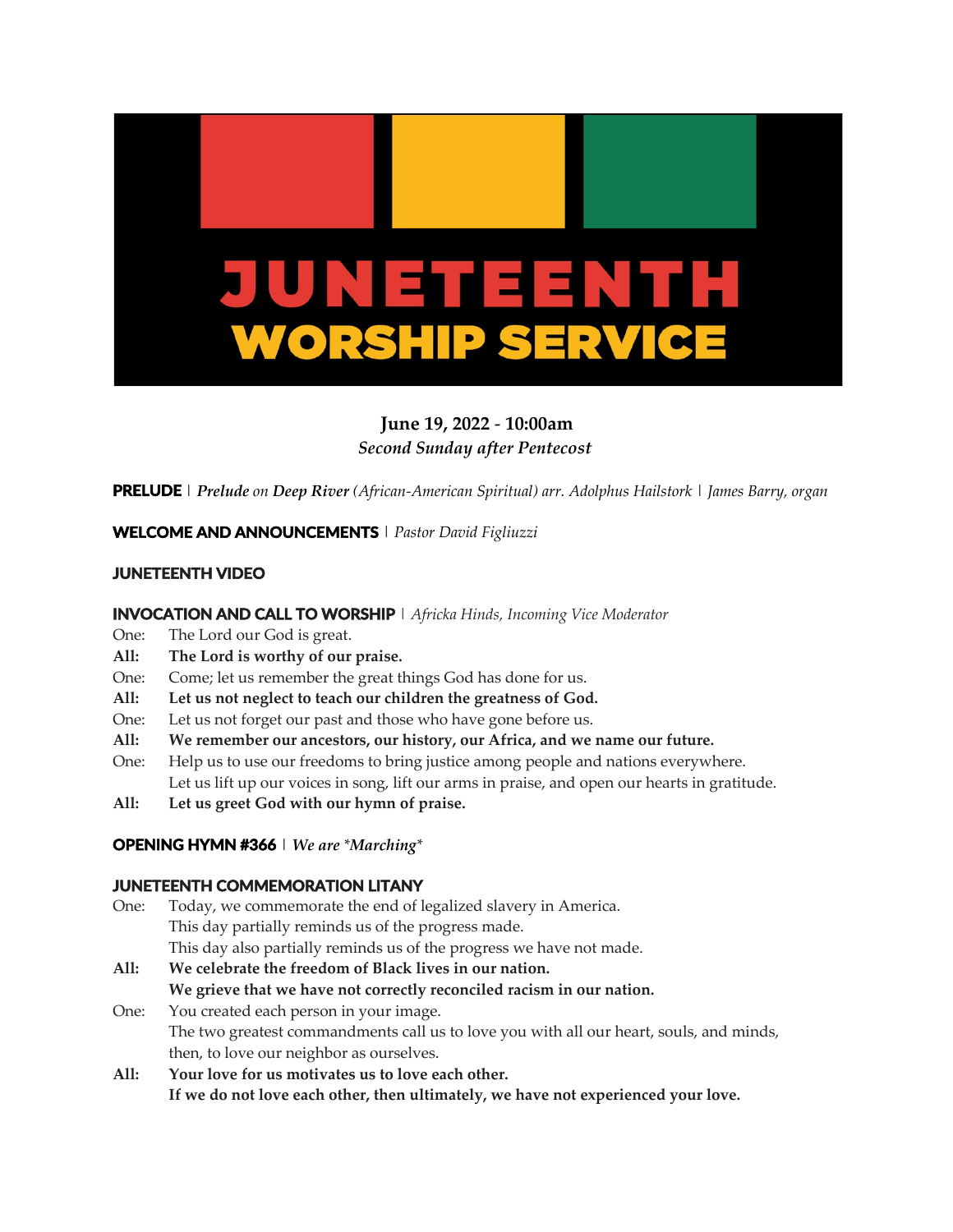- One: As much as we commemorate and celebrate Juneteenth, we grieve this day. We mourn that our Black brothers and sisters have not been loved as our neighbors. We mourn that our Black brothers and sisters have been treated less than created in your image throughout history.
- **All: So, Lord, we confess our sins and repent. The healing and reconciliation we desire comes from the gospel.**
- One: On Juneteenth this year, we ask you to guide our nation.
- **All: May the good news of the gospel motivate us to love each other. May the ideals of our words match the practices of our lives. May a fresh empowerment of your Spirit unite us. Give us eyes to see and ears to hear your will and leading. Amen.**

**GIFT OF MUSIC |** *Fix Me Jesus by Hall Johnson* | *Schauntice Shepard, soloist; James Barry, piano* Oh, fix me Jesus, fix me. Fix me for my home on high. Fix me for the by and by. Fix me for my starry crown. Fix me for a higher ground. Fix me for my dying bed, Fix me for my journey home. Oh, Jesus, fix me, fix me.

## **PRAYERS OF THE PEOPLE AND LORD'S PRAYER**

**Our Father, who art in heaven, hallowed be thy name. Thy kingdom come, thy will be done on earth, as it is in heaven. Give us this day our daily bread, and forgive us our trespasses, as we forgive those who trespass against us. And lead us not into temptation, but deliver us from evil; for thine is the kingdom, and the power, and the glory, forever. Amen.**

**OFFERTORY** | *You Can Tell the World arr. Margaret Bonds* | *Schauntice Shepard, soloist; James Barry, piano* You can tell the world about this; you can tell the nation about that. Tell 'em what the Jesus has done. Tell 'em that the Comforter has come, and he brought joy, joy, joy to my soul. He took my feet out the mercy clay. Yes, he did. He placed them on the Rock to stay. My Lord done just what he said, He healed the sick and raised the dead. Yes, he did.

## **DOXOLOGY AND PRAYER OF DEDICATION**

**Praise God, from whom all blessing flow; Praise God all creatures here below; Praise God above, ye heavenly host; Creator, Christ, and Holy Ghost. Amen.**

**SCRIPTURE READING** | *Micah 7:1-7*

**SERMON** | *Omena McCoy*

**CLOSING HYMN #481** | *Lift Every Voice and Sing (vs. 1 and 3)*

### **BENEDICTION**

### **POSTLUDE** | *Toccata on Great Day (African-American Spiritual) arr. Adolphus Hailstork*

Our guest preacher today is Omena McCoy. Omena is a licensed local preacher in the Hartford District of the AME Zion Church, and a member of Varick Memorial AME Zion Church in New Haven. Omena is a May 2022 graduate of Yale Divinity School where she received her Master of Divinity degree with a concentration in Black Church Studies. Omena is the recipient of the Andover Newton Seminary's Martin B. Copenhaver Preaching Prize for exceptional achievement in, and promise for, outstanding